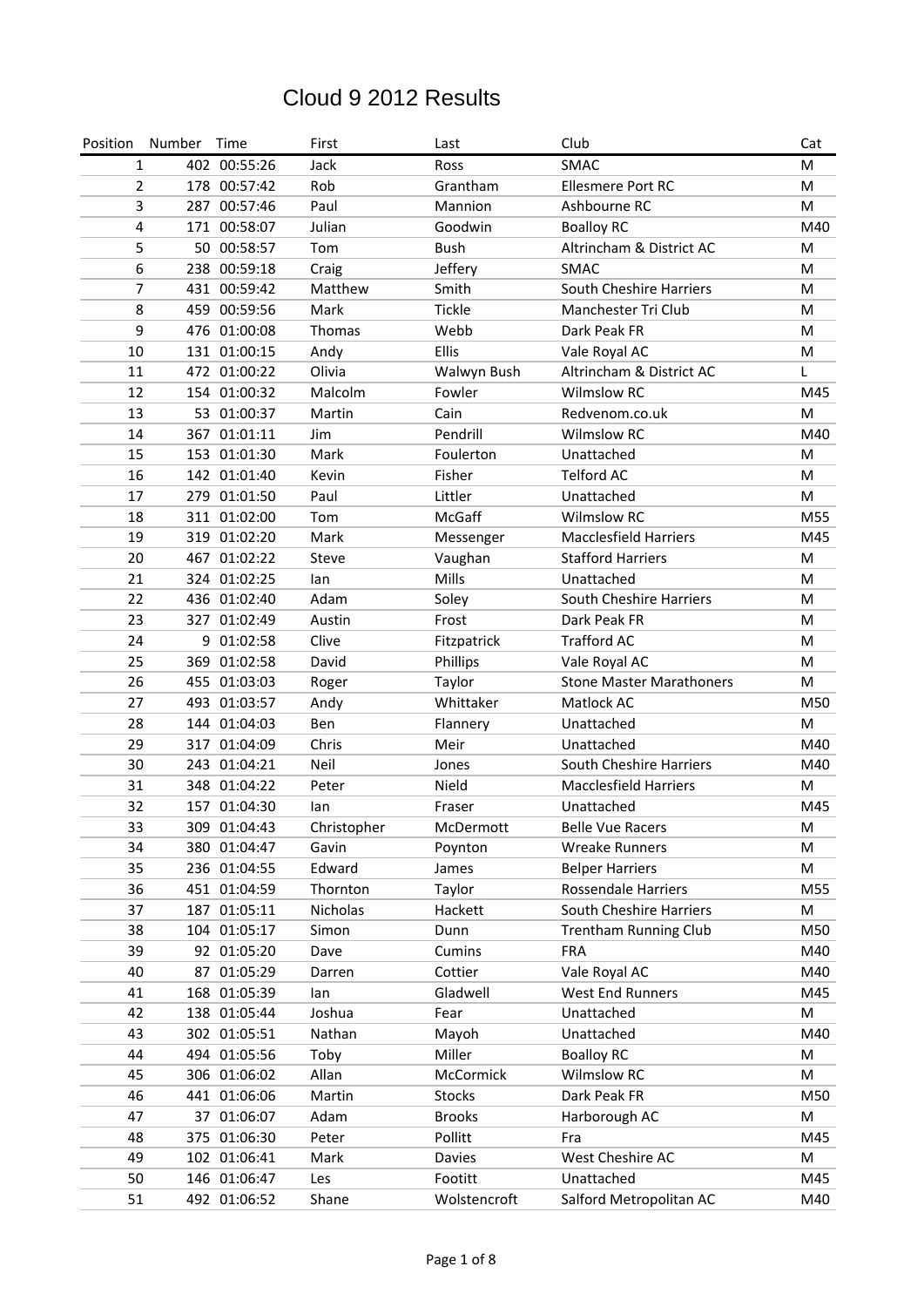| Position | Number | Time         | First        | Last              | Club                              | Cat |
|----------|--------|--------------|--------------|-------------------|-----------------------------------|-----|
| 52       |        | 329 01:06:53 | John         | Mooney            | <b>Macclesfield Harriers</b>      | M50 |
| 53       |        | 19 01:06:54  | Tom          | Beech             | Unattached                        | M   |
| 54       |        | 437 01:07:28 | lain         | Stanton           | Vale Royal AC                     | M   |
| 55       |        | 331 01:07:42 | Andrew       | Moore             | Dark Peak FR                      | M50 |
| 56       |        | 230 01:07:50 | Glen         | Irving            | Dark Peak FR                      | M   |
| 57       |        | 70 01:07:54  | Mike         | Clayton           | Liverpool Running Bugs            | M   |
| 58       |        | 300 01:08:12 | Andrew       | Mayers            | South Cheshire Harriers           | M40 |
| 59       |        | 73 01:08:15  | Andy         | Cleworth          | <b>Greater Manchester Police</b>  | M   |
| 60       |        | 457 01:08:16 | Stephen      | Thompson          | Vale Royal AC                     | M45 |
| 61       |        | 475 01:08:17 | Andy         | Watts             | <b>Wilmslow RC</b>                | M60 |
| 62       |        | 214 01:08:18 | Giles        | Hodges            | Sandbach Striders                 | M   |
| 63       |        | 143 01:08:42 | Darren       | Fishwick          | <b>Chorley Harriers</b>           | M40 |
| 64       |        | 274 01:08:43 | Sandra       | Lewis             | Altrincham & District AC          | L   |
| 65       |        | 54 01:08:45  | Lee          | Campbell          | <b>Boalloy RC</b>                 | M50 |
| 66       |        | 344 01:08:47 | Sally        | Newman            | <b>Calder Valley Fell Runners</b> | L50 |
| 67       |        | 24 01:08:54  | Barry        | Blyth             | <b>Macclesfield Harriers</b>      | M65 |
| 68       |        | 65 01:08:57  | Neil         | Clarke            | <b>Macclesfield Harriers</b>      | M50 |
| 69       |        | 109 01:09:10 | Anthony      | Derbyshire        | <b>Boalloy RC</b>                 | M40 |
| 70       |        | 491 01:09:12 | <b>Nick</b>  | Wishart           | <b>Delamere Spartans</b>          | M45 |
| 71       |        | 195 01:09:17 | Simon        | Harden            | <b>Buxton AC</b>                  | M50 |
| 72       |        | 86 01:09:27  | Patrik       | Corrigan          | <b>Birkenhead AC</b>              | M50 |
| 73       |        | 478 01:09:30 | Robert       | Webster           | Unattached                        | M   |
| 74       |        | 316 01:09:31 | Diane        | McVey             | <b>Wilmslow RC</b>                | L   |
| 75       |        | 428 01:09:34 | Simon        | Smale             | Unattached                        | M40 |
| 76       |        | 421 01:09:45 | Rob          | Sharrock          | Mow Cop Runners                   | M40 |
| 77       |        | 222 01:09:52 | Kenny        | House             | <b>LUA</b>                        | M   |
| 78       |        | 259 01:09:57 | Tim          | Knight            | Unattached                        | M45 |
| 79       |        | 28 01:09:58  | Paul         | Booth             | Pennine FR                        | M   |
| 80       |        | 265 01:09:59 | David        | Lawrance          | <b>Macclesfield Harriers</b>      | M   |
| 81       |        | 276 01:10:09 | Michael      | Lim               | Unattached                        | M   |
| 82       |        | 474 01:10:15 | John         | Watkins           | Unattached                        | M45 |
| 83       |        | 189 01:10:20 | David        | Haines            | Vale Royal AC                     | M40 |
| 84       |        | 294 01:10:29 | Andrew       | Martin            | Unattached                        | M   |
| 85       |        | 466 01:10:45 | Darren       | Varley            | Unattached                        | М   |
| 86       |        | 210 01:10:57 | Mike         | Hill              | <b>Wilmslow RC</b>                | M45 |
| 87       |        | 184 01:10:59 | Ben          | Gudger            | <b>Chorlton Harriers</b>          | M   |
| 88       |        | 452 01:11:05 | Ken          | Taylor            | Rossendale Harriers               | M60 |
| 89       |        | 177 01:11:17 | Lisa         | Grantham          | Wirral AC                         | L   |
| 90       |        | 425 01:11:28 | David        | Betteley          | South Cheshire Harriers           | M40 |
| 91       |        | 90 01:11:29  | <b>Nick</b>  | Crowther          | Unattached                        | M45 |
| 92       |        | 26 01:11:50  | Simon        | Bolton            | Wilmslow RC                       | M45 |
| 93       |        | 296 01:11:52 | Alex         | Mason             | Vale Royal AC                     | M   |
| 94       |        | 36 01:11:54  | Paul         | <b>Broadhurst</b> | Sneyd Striders                    | M40 |
| 95       |        | 332 01:11:57 | Neil         | Morgan            | <b>LUA</b>                        | M40 |
| 96       |        | 228 01:11:59 | <b>Bruce</b> | Humphrey          | Altrincham & District AC          | M   |
| 97       |        | 11 01:12:03  | Jarrod       | Homer             | <b>Wilmslow RC</b>                | M40 |
| 98       |        | 34 01:12:06  | Steve        | <b>Broadfoot</b>  | <b>Liverpool Running Bugs</b>     | M50 |
| 99       |        | 352 01:12:07 | Donald       | O'Brien           | <b>Buxton AC</b>                  | M55 |
| 100      |        | 161 01:12:13 | Paul         | Garnett           | Wilmslow RC                       | M45 |
| 101      |        | 469 01:12:15 | Chris        | Wade              | <b>Boalloy RC</b>                 | M   |
| 102      |        | 258 01:12:18 | Helen        | Kirk              | Dark Peak FR                      | L   |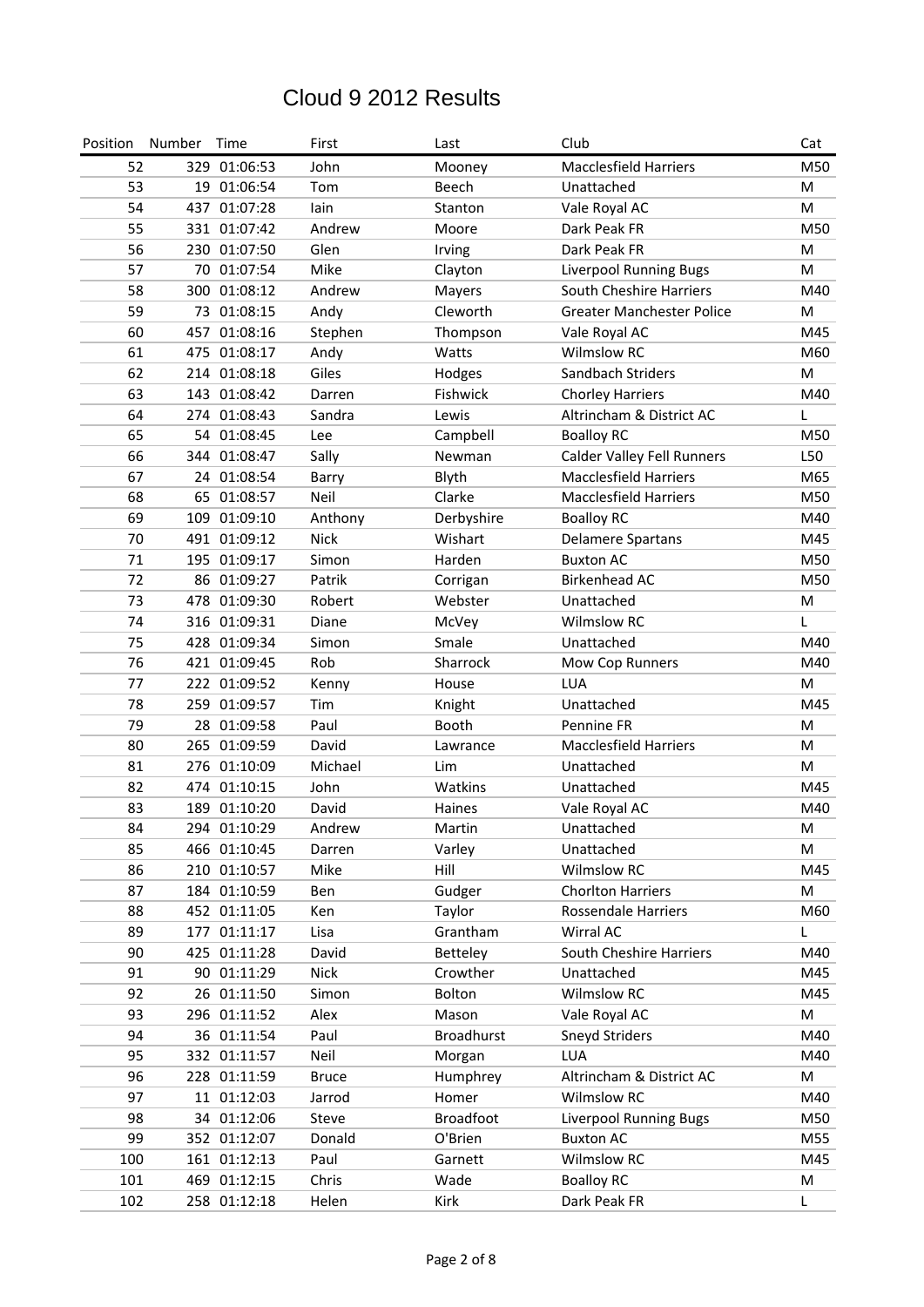| Position | Number | Time         | First         | Last            | Club                                | Cat |
|----------|--------|--------------|---------------|-----------------|-------------------------------------|-----|
| 103      |        | 257 01:12:19 | Geoffrey      | Kirk            | Dark Peak FR                        | M50 |
| 104      |        | 346 01:12:33 | Jan           | Nicholls        | Sale Harriers                       | L40 |
| 105      |        | 20 01:12:39  | David         | <b>Beerling</b> | Dark Peak FR                        | M45 |
| 106      |        | 334 01:12:40 | David         | <b>Morris</b>   | <b>Cheshire Hash House Harriers</b> | M45 |
| 107      |        | 342 01:12:50 | Aron          | <b>Myers</b>    | <b>Wilmslow RC</b>                  | M   |
| 108      |        | 44 01:13:13  | Steve         | Bunyan          | <b>Belle Vue Racers</b>             | M40 |
| 109      |        | 422 01:13:30 | Chris         | Shearlock       | Unattached                          | M   |
| 110      |        | 158 01:13:36 | Andrea        | Frost           | <b>Macclesfield Harriers</b>        | L45 |
| 111      |        | 255 01:13:41 | Pat           | Kinch           | Unattached                          | M45 |
| 112      |        | 46 01:13:42  | Matt          | <b>Burns</b>    | <b>LUA</b>                          | M40 |
| 113      |        | 366 01:13:47 | Alan          | Pearson         | Sandbach Striders                   | M40 |
| 114      |        | 192 01:13:50 | Chris         | Hall            | Unattached                          | M   |
| 115      |        | 377 01:13:58 | Kevin         | Postins         | <b>Sneyd Striders</b>               | M50 |
| 116      |        | 227 01:13:59 | Tony          | Hulmel          | <b>Wilmslow RC</b>                  | M60 |
| 117      |        | 434 01:14:01 | Colin         | Smyth           | Unattached                          | M40 |
| 118      |        | 448 01:14:05 | Keith         | Skelton         | <b>Stafford Harriers</b>            | M45 |
| 119      |        | 23 01:14:10  | Deborah       | Blakeman        | <b>Sneyd Striders</b>               | L   |
| 120      |        | 186 01:14:13 | James         | Hack            | <b>Delamere Spartans</b>            | M   |
| 121      |        | 383 01:14:15 | Mark          | Pursell         | <b>Buxton AC</b>                    | M   |
| 122      |        | 267 01:14:16 | Richard       | Lawson          | <b>Wilmslow RC</b>                  | M   |
| 123      | 27     | 01:14:17     | Phil          | Bonner          | Unattached                          | M   |
| 124      | 79     | 01:14:23     | Roger         | Coleman         | <b>Stockport Harriers</b>           | M50 |
| 125      |        | 411 01:14:28 | Gino          | Sassanelli      | Unattached                          | M   |
| 126      |        | 372 01:14:29 | Stephen       | Picken          | <b>Macclesfield Harriers</b>        | M40 |
| 127      |        | 488 01:14:35 | Lee           | Wilkinson       | South Cheshire Harriers             | M   |
| 128      |        | 485 01:14:47 | Andrew        | Whittaker       | <b>Delamere Spartans</b>            | M   |
| 129      |        | 150 01:14:55 | Phil          | Fortun          | <b>Uttoxeter RC</b>                 | M   |
| 130      |        | 440 01:14:56 | Jason         | Stobbs          | <b>Delamere Spartans</b>            | M   |
| 131      |        | 194 01:15:03 | Mark          | Halsey          | <b>Buxton AC</b>                    | м   |
| 132      |        | 25 01:15:09  | Alan          | <b>Bocking</b>  | <b>Cheshire Hill Racers</b>         | M55 |
| 133      |        | 371 01:15:10 | John          | Picken          | Unattached                          | M40 |
| 134      |        | 62 01:15:12  | Paul          | Chrisp          | <b>Delamere Spartans</b>            | M45 |
| 135      |        | 313 01:15:13 | James         | McInerney       | <b>Belle Vue Racers</b>             | M   |
| 136      |        | 166 01:15:15 | Geoff         | Gilbert         | <b>Wilmslow RC</b>                  | M60 |
| 137      |        | 93 01:15:28  | Rob           | Cummings        | South Cheshire Harriers             | M45 |
| 138      |        | 298 01:15:29 | Peter         | Matzen          | Unattached                          | M   |
| 139      |        | 58 01:15:30  | <b>Barrie</b> | Cavanagh        | Runcorn Road Runners                | M55 |
| 140      |        | 484 01:15:35 | David         | Whitfield       | Unattached                          | M40 |
| 141      |        | 152 01:15:38 | John          | Foulds          | Astley and Tyldesley RR             | M50 |
| 142      |        | 290 01:15:39 | Wain          | Marsh           | Mow Cop Runners                     | M   |
| 143      |        | 407 01:15:45 | Tom           | Russell         | <b>Boalloy RC</b>                   | M40 |
| 144      |        | 370 01:15:49 | Robert        | Picken          | Unattached                          | M   |
| 145      |        | 318 01:15:53 | Gavin         | Mendham         | Wilmslow RC                         | M60 |
| 146      |        | 360 01:15:57 | Andy          | Painter         | South Cheshire Harriers             | M40 |
| 147      |        | 486 01:16:00 | Molly         | Whittall        | White Nancy Boys                    | L   |
| 148      |        | 368 01:16:03 | Geoff         | Pettengell      | Mow Cop Runners                     | M50 |
| 149      |        | 291 01:16:06 | Rebecca       | Marshall        | South Cheshire Harriers             | L40 |
| 150      |        | 156 01:16:09 | Dennis        | Frain           | Unattached                          | M65 |
| 151      |        | 8 01:16:12   | Kirstin       | <b>Bailey</b>   | <b>Bingley Harriers &amp; AC</b>    | L40 |
| 152      |        | 114 01:16:15 | Andrew        | Dodd            | <b>Wilmslow RC</b>                  | M40 |
| 153      |        | 49 01:16:18  | Graeme        | <b>Burns</b>    | LUA                                 | M40 |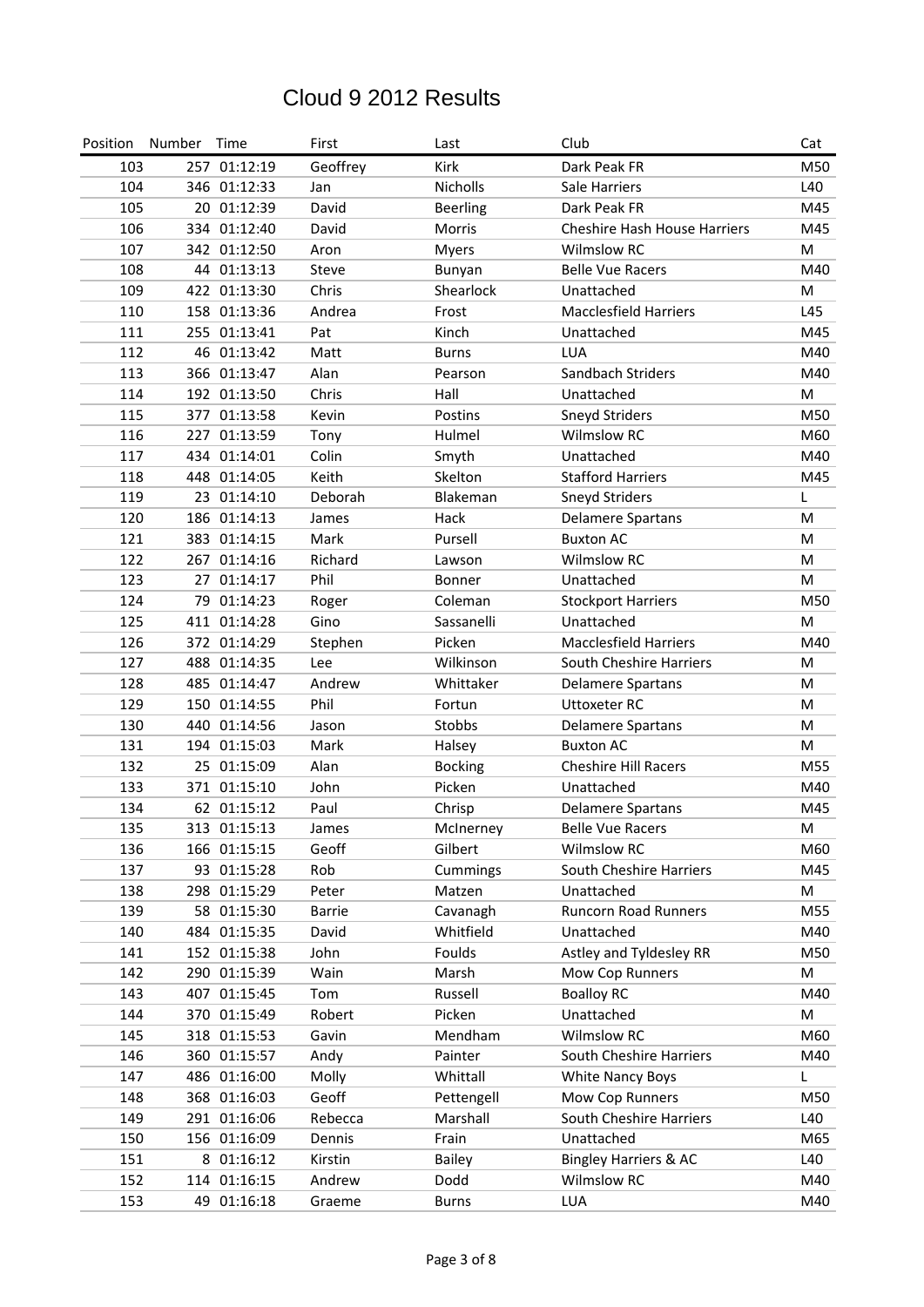| Position | Number | Time         | First       | Last            | Club                           | Cat |
|----------|--------|--------------|-------------|-----------------|--------------------------------|-----|
| 154      |        | 242 01:16:21 | Dave        | Jones           | Newcastle (Staffs) AC          | M45 |
| 155      |        | 51 01:16:24  | Diane       | <b>Bygrave</b>  | <b>Wilmslow RC</b>             | L   |
| 156      |        | 3 01:16:26   | Richard     | Hirons          | <b>Wilmslow RC</b>             | M45 |
| 157      |        | 297 01:16:28 | Darren      | <b>Mattocks</b> | <b>Stafford Harriers</b>       | М   |
| 158      |        | 320 01:16:33 | Roland      | Meylan          | <b>Buxton AC</b>               | M40 |
| 159      |        | 129 01:16:37 | Richard     | Ellis           | Unattached                     | M40 |
| 160      |        | 78 01:16:40  | Melvyn      | Cole            | South Cheshire Harriers        | M60 |
| 161      |        | 197 01:16:59 | Louisa      | Harrison        | <b>Wilmslow RC</b>             | L   |
| 162      |        | 75 01:17:00  | Paul        | Clutterbuck     | Vale Royal AC                  | M40 |
| 163      |        | 185 01:17:01 | John        | Guest           | <b>Trentham Running Club</b>   | M50 |
| 164      |        | 405 01:17:10 | Tim         | Ruck            | Pennine FR                     | M   |
| 165      |        | 251 01:17:11 | Greg        | Julian          | <b>Trentham Running Club</b>   | M50 |
| 166      |        | 481 01:17:13 | Stephen     | Whincup         | South Cheshire Harriers        | M50 |
| 167      |        | 162 01:17:26 | Neil        | Gerrity         | Newcastle (Staffs) AC          | M   |
| 168      |        | 7 01:17:30   | Peter       | <b>Bailey</b>   | <b>Buxton AC</b>               | M50 |
| 169      |        | 447 01:17:35 | Kate        | Sutton          | <b>Wilmslow RC</b>             | L45 |
| 170      |        | 188 01:17:38 | Anthony     | Hadfield        | South Cheshire Harriers        | M40 |
| 171      |        | 501 01:17:41 | Anna        | Yeadon          | Unattached                     | L   |
| 172      |        | 165 01:17:45 | Jayson      | Gilbert         | South Cheshire Harriers        | M   |
| 173      |        | 280 01:17:48 | Deborah     | Lock            | North Derbyshire Running Club  | L40 |
| 174      |        | 225 01:17:57 | Sally       | Howarth         | <b>Trafford AC</b>             | L45 |
| 175      |        | 208 01:18:01 | Simon       | Higgins         | <b>LUA</b>                     | M40 |
| 176      |        | 378 01:18:05 | Sean        | Powers          | Unattached                     | M   |
| 177      |        | 299 01:18:12 | Rob         | Mayers          | South Cheshire Harriers        | M45 |
| 178      |        | 124 01:18:21 | David       | Edge            | SMAC                           | M55 |
| 179      |        | 2 01:18:25   | lan         | Ankers          | SMAC                           | M60 |
| 180      |        | 182 01:18:26 | Mr          | Green           | Penistone Footpath Runners AC  | M40 |
| 181      |        | 6 01:18:27   | Joseph      | Atherton        | <b>Stafford Harriers</b>       | M50 |
| 182      |        | 199 01:18:28 | Ruth        | Pryce           | South Cheshire Harriers        | L   |
| 183      |        | 458 01:18:29 | Andy        | Thorp           | Unattached                     | M45 |
| 184      |        | 113 01:18:35 | Kelvin      | Dickinson       | Wirral AC                      | M40 |
| 185      |        | 95 01:18:37  | Ann         | Dale            | <b>Wetherby Runners AC</b>     | L   |
| 186      |        | 196 01:18:45 | Jonathan    | Harper          | <b>Wilmslow RC</b>             | M40 |
| 187      |        | 390 01:18:46 | Tom         | Rice            | Unattached                     | M   |
| 188      |        | 209 01:18:47 | Simon       | Hill            | Unattached                     | M   |
| 189      |        | 57 01:18:49  | Heather     | Carter          | Sandbach Striders              | L   |
| 190      |        | 181 01:18:50 | Andrew      | Green           | <b>LUA</b>                     | M45 |
| 191      |        | 80 01:19:01  | Clive       | Colson          | <b>Delamere Spartans</b>       | M45 |
| 192      |        | 260 01:19:06 | <b>Nick</b> | Lamidey         | Unattached                     | M   |
| 193      |        | 354 01:19:09 | Geraldine   | O'Grady-Thomas  | Pennine FR                     | L40 |
| 194      |        | 41 01:19:12  | Mark        | Percy           | UA                             | M   |
| 195      |        | 130 01:19:19 | David       | Ellis           | Unattached                     | M   |
| 196      |        | 395 01:19:22 | Keith       | Robbins         | Unattached                     | M40 |
| 197      |        | 40 01:19:27  | Keith       | Brown           | <b>Warrington Road Runners</b> | M50 |
| 198      |        | 145 01:19:30 | David       | Follett         | Mow Cop Runners                | M40 |
| 199      |        | 303 01:19:34 | Christopher | McCann          | Centurion RC                   | M45 |
| 200      |        | 408 01:19:35 | Steve       | Russell         | Wilmslow RC                    | M50 |
| 201      |        | 56 01:19:36  | Peter       | Carpenter       | Unattached                     | M50 |
| 202      |        | 468 01:19:37 | Wayne       | Vaughan         | <b>Stafford Harriers</b>       | M   |
| 203      |        | 364 01:19:43 | David       | Patrick         | Ashbourne RC                   | M45 |
| 204      |        | 77 01:19:46  | Giles       | Cobley          | Unattached                     | M   |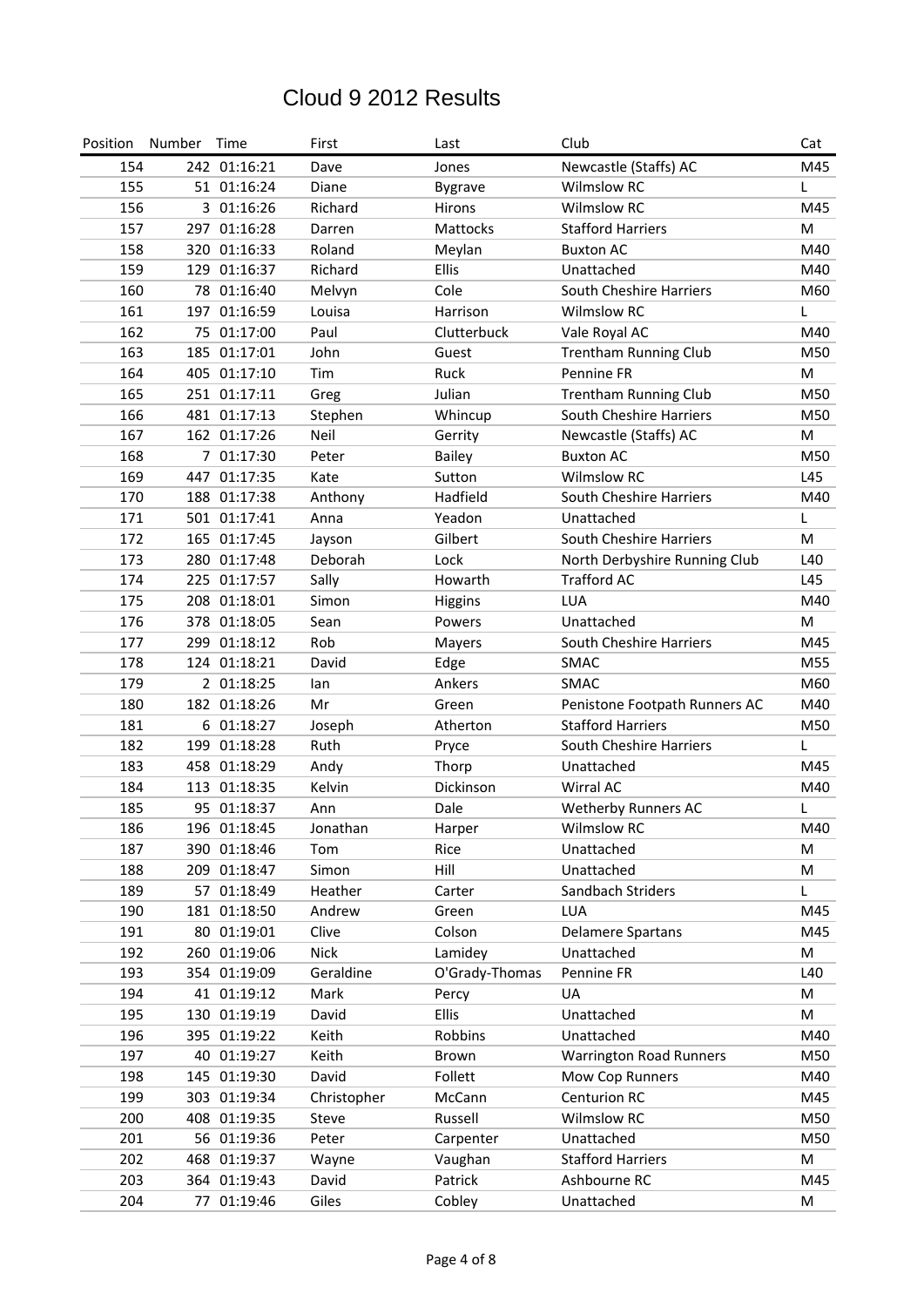| Position | Number Time |              | First     | Last             | Club                          | Cat |
|----------|-------------|--------------|-----------|------------------|-------------------------------|-----|
| 205      |             | 191 01:19:52 | Caroline  | Hall             | <b>Sunlight Runners</b>       | L40 |
| 206      |             | 361 01:19:54 | Mike      | Palmer           | Unattached                    | M   |
| 207      |             | 133 01:19:55 | Matthew   | Ethell           | Pennine FR                    | M   |
| 208      |             | 278 01:19:56 | David     | Littler          | Unattached                    | M50 |
| 209      |             | 1 01:20:07   | Andrew    | Aitken           | South Cheshire Harriers       | M45 |
| 210      |             | 426 01:20:18 | Paul      | <b>Skillings</b> | Unattached                    | M   |
| 211      |             | 386 01:20:22 | Simon     | Raw              | Unattached                    | M40 |
| 212      |             | 357 01:20:23 | Sion      | Owen             | Unattached                    | M   |
| 213      |             | 292 01:20:29 | Holly     | Martin           | Pennine FR                    | L   |
| 214      |             | 248 01:20:42 | Gareth    | Jones            | <b>Delamere Spartans</b>      | M40 |
| 215      |             | 198 01:20:45 | Katherine | Harvey           | Pennine FR                    | L50 |
| 216      |             | 76 01:20:52  | Alan      | Coatsworth       | Unattached                    | M55 |
| 217      |             | 16 01:20:57  | Henry     | Baxendell        | Unattached                    | M45 |
| 218      |             | 410 01:21:00 | Emily     | Sanders          | Ashbourne RC                  | L45 |
| 219      |             | 462 01:21:10 | Gareth    | Trimble          | <b>Wilmslow RC</b>            | M   |
| 220      |             | 453 01:21:17 | Matthew   | Taylor           | Unattached                    | M   |
| 221      |             | 173 01:21:25 | David     | Gould            | <b>West Bromwich Harriers</b> | M55 |
| 222      |             | 404 01:21:41 | Charlie   | Rowlands         | South Cheshire Harriers       | M40 |
| 223      |             | 376 01:21:44 | John      | Porteous         | <b>Wilmslow RC</b>            | M55 |
| 224      |             | 262 01:21:47 | Charles   | Larsson          | Newcastle (Staffs) AC         | M40 |
| 225      |             | 14 01:21:50  | Andrew    | <b>Barton</b>    | Altrincham & District AC      | M   |
| 226      |             | 269 01:22:04 | Dennis    | Learad           | <b>Clowne Road Runners</b>    | M60 |
| 227      |             | 480 01:22:17 | Mark      | Wheelton         | <b>Macclesfield Harriers</b>  | M50 |
| 228      |             | 119 01:22:18 | Alasdair  | Duncan           | Ashbourne RC                  | M50 |
| 229      |             | 417 01:22:20 | Lee       | Sedon            | Unattached                    | M   |
| 230      |             | 136 01:22:22 | David     | Feakes           | Helsby RC                     | M50 |
| 231      |             | 97 01:22:30  | Simon     | Daly             | South Cheshire Harriers       | M   |
| 232      |             | 283 01:22:33 | Jayne     | Lomax            | Vale Royal AC                 | L45 |
| 233      |             | 83 01:22:35  | Bob       | Corinaldi        | Vale Royal AC                 | M40 |
| 234      |             | 314 01:22:42 | James     | Mcintyre         | LUA                           | M   |
| 235      |             | 234 01:22:45 | Angela    | Jacquemart       | <b>SMAC</b>                   | L45 |
| 236      |             | 328 01:22:48 | Tessa     | Montague         | <b>Macclesfield Harriers</b>  | L40 |
| 237      |             | 106 01:22:49 | Joanne    | Edwards          | Vale Royal AC                 | L45 |
| 238      |             | 349 01:23:03 | Paul      | <b>Norris</b>    | <b>Wilmslow RC</b>            | M50 |
| 239      |             | 12 01:23:07  | Adam      | Barber           | <b>Belle Vue Racers</b>       | M   |
| 240      |             | 289 01:23:08 | Dave      | Marsden          | <b>Stafford Harriers</b>      | M55 |
| 241      |             | 5 01:23:10   | Paul      | Atherton         | <b>Delamere Spartans</b>      | M   |
| 242      |             | 183 01:23:14 | Ben       | Gregory          | <b>Stockport Harriers</b>     | M55 |
| 243      |             | 127 01:23:29 | Charlie   | Eldred           | <b>Tattenhall Runners</b>     | M45 |
| 244      |             | 123 01:23:36 | James     | Earls-Davis      | Unattached                    | M50 |
| 245      |             | 244 01:23:42 | Michael   | Jones            | Altrincham & District AC      | M55 |
| 246      |             | 176 01:23:49 | Wayne     | Grant            | Goyt Valley Striders          | M   |
| 247      |             | 266 01:23:50 | Rachael   | Lawrance         | <b>Macclesfield Harriers</b>  | L   |
| 248      |             | 101 01:23:55 | Andrew    | Dasey            | Newcastle (Staffs) AC         | M   |
| 249      |             | 85 01:23:59  | James     | Corrigan         | <b>Belle Vue Racers</b>       | M   |
| 250      |             | 232 01:24:04 | Tony      | Jackson          | <b>Glossopdale Harriers</b>   | M55 |
| 251      |             | 301 01:24:05 | Jane      | Mayes            | <b>Wreake Runners</b>         | L   |
| 252      |             | 336 01:24:09 | Jo        | Moss             | <b>Congleton Harriers</b>     | L40 |
| 253      |             | 382 01:24:11 | Alan      | Purcell          | <b>Delamere Spartans</b>      | M45 |
| 254      |             | 464 01:24:12 | Christine | Geraghty         | Wilmslow RC                   | L50 |
| 255      |             | 84 01:24:22  | John      | Corn             | Unattached                    | M40 |
|          |             |              |           |                  |                               |     |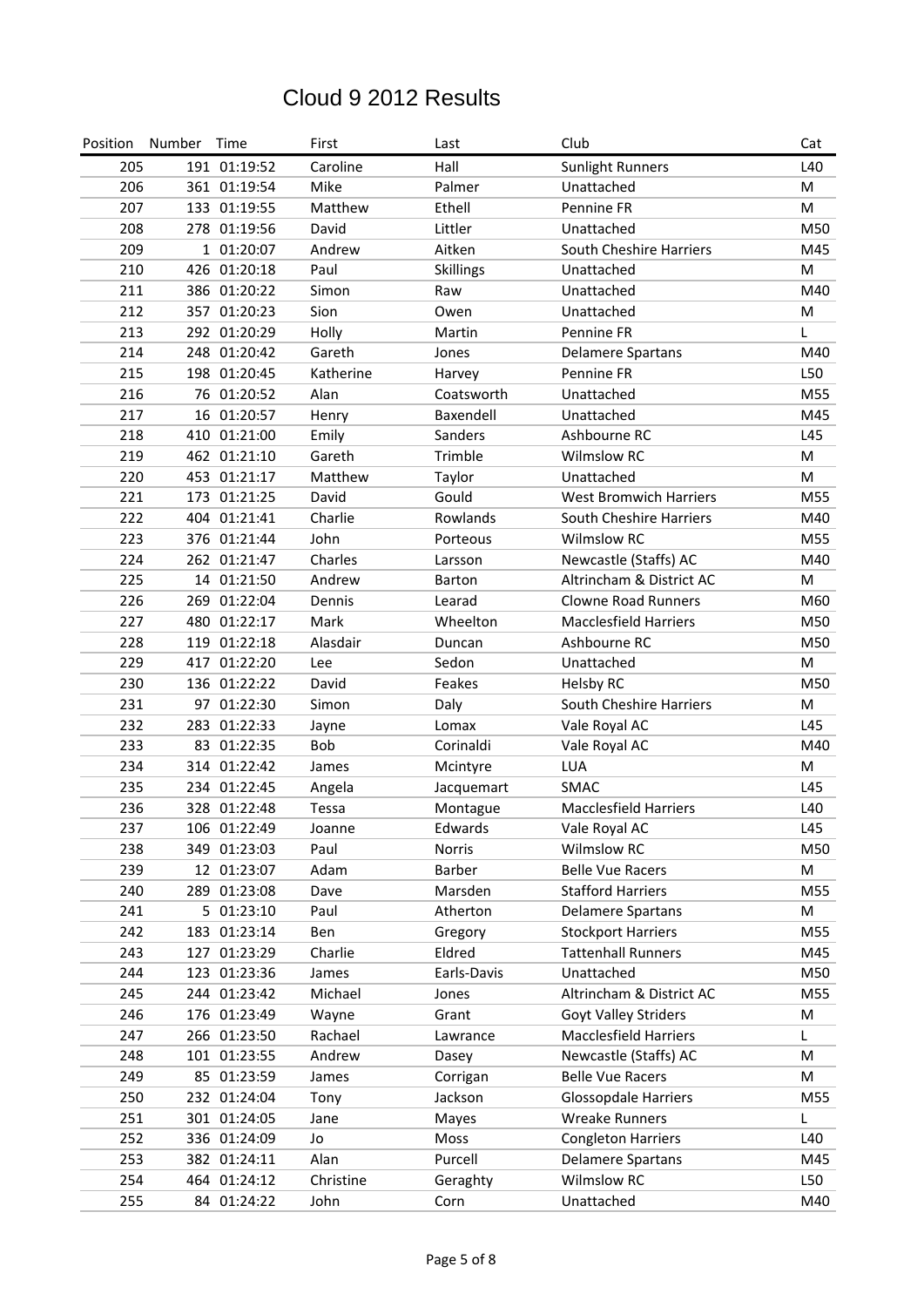| Position | Number | Time         | First        | Last           | Club                             | Cat |
|----------|--------|--------------|--------------|----------------|----------------------------------|-----|
| 256      |        | 132 01:24:27 | Chris        | Elsley         | <b>Stafford Harriers</b>         | M40 |
| 257      |        | 67 01:24:32  | Matt         | Clarke         | Unattached                       | M   |
| 258      |        | 343 01:24:38 | Kevan        | Naylor         | <b>Barrow Runners</b>            | M40 |
| 259      |        | 55 01:24:43  | Chris        | Cannon         | <b>Wilmslow RC</b>               | M55 |
| 260      |        | 396 01:24:45 | Christopher  | Roberts        | Unattached                       | M   |
| 261      |        | 235 01:24:57 | David        | James          | <b>Macclesfield Harriers</b>     | M45 |
| 262      |        | 253 01:25:04 | Fraser       | Kerr           | Unattached                       | M45 |
| 263      |        | 400 01:25:12 | Frank        | Rogers         | <b>Belle Vue Racers</b>          | M   |
| 264      |        | 286 01:25:18 | <b>Brian</b> | Mackey         | <b>Uttoxeter RC</b>              | M65 |
| 265      |        | 454 01:25:19 | Billy        | Taylor         | Penny Lane Striders              | M50 |
| 266      |        | 268 01:25:30 | John         | Lawton         | Sandbach Striders                | M60 |
| 267      |        | 432 01:25:31 | Diane        | Smith          | South Cheshire Harriers          | L   |
| 268      |        | 215 01:25:32 | Stephen      | Hodson-Mackey  | Notfast                          | M   |
| 269      |        | 74 01:25:32  | Phil         | Cliff          | South Cheshire Harriers          | M45 |
| 270      |        | 312 01:25:39 | Mandy        | McGonigle      | <b>Ellesmere Port RC</b>         | L45 |
| 271      |        | 212 01:25:41 | Annie        | Hirsch         | <b>Belle Vue Racers</b>          | L55 |
| 272      |        | 423 01:25:47 | Mat          | Simister       | Unattached                       | M   |
| 273      |        | 39 01:25:55  | Gavin        | Brotherston    | Unattached                       | M   |
| 274      |        | 204 01:26:07 | Anne         | Hegarty        | <b>Totley AC</b>                 | L45 |
| 275      |        | 323 01:26:08 | Mary         | Mills          | Holme Pierrepont Running Club    | L50 |
| 276      |        | 205 01:26:13 | Alex         | Heslip         | Unattached                       | M   |
| 277      |        | 219 01:26:14 | Mick         | Horton         | <b>NSRRA</b>                     | M60 |
| 278      |        | 479 01:26:37 | Ralph        | Wedlock        | <b>Stafford Harriers</b>         | M50 |
| 279      |        | 4 01:26:40   | lan          | Ashcroft       | <b>Wilmslow RC</b>               | M65 |
| 280      |        | 246 01:26:41 | <b>Nick</b>  | Jones          | <b>Bingley Harriers &amp; AC</b> | M40 |
| 281      |        | 335 01:26:45 | Carole       | Morrison       | <b>Birkenhead AC</b>             | L50 |
| 282      |        | 315 01:26:51 | Gordon       | McLeod         | <b>Sunlight Runners</b>          | M50 |
| 283      |        | 148 01:26:55 | Jan          | Forrester      | Matlock AC                       | L55 |
| 284      |        | 487 01:26:59 | Simon        | Whomsley       | Unattached                       | M45 |
| 285      |        | 111 01:27:02 | Steve        | Dewick         | Dark Peak FR                     | M45 |
| 286      |        | 140 01:27:06 | Simon        | Fenton         | <b>Wilmslow RC</b>               | M65 |
| 287      |        | 216 01:27:13 | Kate         | Hollins        | <b>Boalloy RC</b>                | L   |
| 288      |        | 256 01:27:45 | Valerie      | Kinvig         | Vale Royal AC                    | L50 |
| 289      |        | 282 01:27:49 | Nicola       | Lomas          | Newcastle (Staffs) AC            | L   |
| 290      |        | 385 01:27:53 | Huma         | Rahman         | Wilmslow RC                      | L40 |
| 291      |        | 442 01:27:54 | David        | <b>Stokes</b>  | Unattached                       | M40 |
| 292      |        | 424 01:27:58 | Matthew      | Simon          | Goyt Valley Striders             | M55 |
| 293      |        | 277 01:28:03 | Peter        | Ling           | LUA                              | M40 |
| 294      |        | 499 01:28:04 | Perry        | Wyatt          | Sandbach Striders                | M50 |
| 295      |        | 399 01:28:17 | Rosemary     | Rogers         | Deestriders                      | L60 |
| 296      |        | 17 01:28:22  | Craig        | Baxter         | <b>Stafford Harriers</b>         | M40 |
| 297      |        | 31 01:28:27  | Charlotte    | <b>Brennan</b> | <b>Ellesmere Port RC</b>         | L   |
| 298      |        | 22 01:28:34  | <b>Nick</b>  | Blackburn      | Weaverham Shadows                | M40 |
| 299      |        | 203 01:28:49 | Jon          | Heathfield     | Dark Peak FR                     | M50 |
| 300      |        | 30 01:28:51  | Marcus       | Bradshaw       | Unattached                       | M40 |
| 301      |        | 108 01:29:04 | Nigel        | Dean           | Unattached                       | M40 |
| 302      |        | 149 01:29:09 | David        | Forshaw        | <b>Buxton AC</b>                 | M40 |
| 303      |        | 137 01:29:14 | Lesley       | Feakes         | <b>Helsby RC</b>                 | L45 |
| 304      |        | 281 01:29:17 | Martin       | Lofthouse      | <b>Congleton Harriers</b>        | M   |
| 305      |        | 284 01:29:19 | Julie        | Lucas          | <b>Wilmslow RC</b>               | L45 |
| 306      |        | 497 01:29:28 | David        | Wright         | Unattached                       | M   |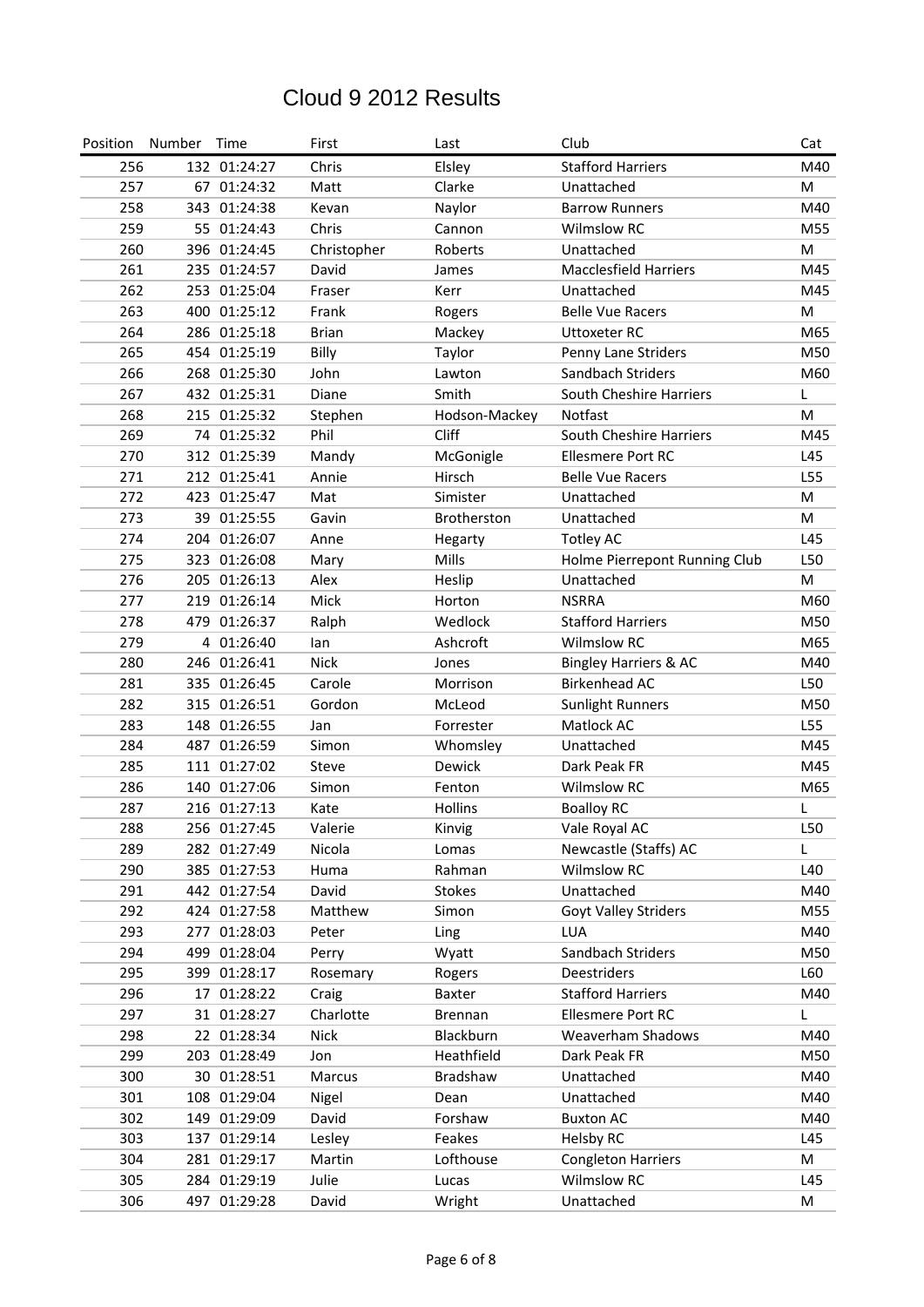| Position | Number | Time         | First        | Last            | Club                                | Cat |
|----------|--------|--------------|--------------|-----------------|-------------------------------------|-----|
| 307      |        | 496 01:30:01 | Jeff         | Wright          | <b>Telford Harriers</b>             | M50 |
| 308      |        | 48 01:30:06  | Darren       | <b>Burns</b>    | Unattached                          | M45 |
| 309      |        | 389 01:30:09 | Laurence     | Regan           | Unattached                          | M40 |
| 310      |        | 308 01:30:10 | Rachel       | McCurrie        | Unattached                          | L   |
| 311      |        | 304 01:30:16 | Michael      | McCarthy        | Unattached                          | M   |
| 312      |        | 419 01:30:24 | Simon        | Sewell          | Unattached                          | M45 |
| 313      |        | 254 01:30:29 | Yvonne       | <b>Foulkes</b>  | Sandbach Striders                   | T   |
| 314      |        | 69 01:30:44  | Martin       | Clayton         | <b>Delamere Spartans</b>            | M45 |
| 315      |        | 416 01:31:03 | <b>Dick</b>  | Scroop          | Mercia FR                           | M65 |
| 316      |        | 326 01:31:12 | Paul         | Minshull        | <b>Boalloy RC</b>                   | M55 |
| 317      |        | 64 01:31:14  | Andrew       | Clare           | Unattached                          | M40 |
| 318      |        | 322 01:31:27 | Jack         | Miller          | Unattached                          | M   |
| 319      |        | 401 01:31:27 | lan          | Rooney          | Unattached                          | M   |
| 320      |        | 116 01:31:31 | Tim          | Donnelly        | South Cheshire Harriers             | М   |
| 321      |        | 350 01:31:34 | Charles      | Norton          | Unattached                          | M55 |
| 322      |        | 91 01:31:39  | Gillian      | Csizmadia       | Wrexham AC                          | L45 |
| 323      |        | 122 01:31:40 | Alasdair     | Dyde            | South Cheshire Harriers             | M45 |
| 324      |        | 391 01:31:43 | <b>Steve</b> | Richards        | Unattached                          | M   |
| 325      |        | 163 01:31:56 | Gill         | Gibbons         | South Cheshire Harriers             | L50 |
| 326      |        | 489 01:31:57 | Ann          | Williams        | <b>NSRRA</b>                        | L45 |
| 327      |        | 160 01:32:02 | Heather      | Garland         | Unattached                          | L   |
| 328      |        | 387 01:32:06 | Sam          | Read            | Meynell Valley Hunters Tri Club     | M40 |
| 329      |        | 211 01:32:07 | Carolyn      | Hirons          | <b>Wilmslow RC</b>                  | L45 |
| 330      |        | 307 01:32:13 | Robert       | McCurrie        | Unattached                          | M40 |
| 331      |        | 358 01:32:31 | Nicky        | Owen            | <b>Cheshire Hash House Harriers</b> | L50 |
| 332      |        | 179 01:32:35 | John         | Greatholder     | <b>Stafford Harriers</b>            | M60 |
| 333      |        | 172 01:32:40 | Julie        | Goodwin         | Matlock AC                          | L45 |
| 334      |        | 461 01:32:43 | Julie        | Tooth           | <b>Chase Harriers</b>               | L40 |
| 335      |        | 263 01:32:59 | Alison       | Larwood         | <b>Telford Harriers</b>             | L40 |
| 336      |        | 231 01:33:07 | Maxine       | Ison            | <b>Totley AC</b>                    | L45 |
| 337      |        | 490 01:33:16 | Graham       | Williams        | <b>Stafford Harriers</b>            | M65 |
| 338      |        | 347 01:33:40 | Paul         | <b>Nicholls</b> | Sandbach Striders                   | M40 |
| 339      |        | 295 01:33:45 | Rachel       | Maskell         | Unattached                          |     |
| 340      |        | 21 01:33:46  | Jane         | Bisiker         | <b>Stafford Harriers</b>            | L45 |
| 341      |        | 115 01:33:47 | Jean         | Dolan           | Altrincham & District AC            | L60 |
| 342      |        | 338 01:34:05 | Peter        | Moss            | Ashbourne RC                        | M50 |
| 343      |        | 394 01:34:38 | John         | Riley           | Northern Veterans AC                | M70 |
| 344      |        | 465 01:34:46 | Michael John | Unwin           | SMAC                                | M60 |
| 345      |        | 330 01:34:47 | Mandy        | Moore           | <b>Totley AC</b>                    | L50 |
| 346      |        | 397 01:35:03 | Chris        | Roberts         | Unattached                          | M45 |
| 347      |        | 43 01:35:09  | Christiane   | <b>Bunte</b>    | Sandbach Striders                   | L45 |
| 348      |        | 60 01:35:27  | Geoff        | Channon         | SMAC                                | M55 |
| 349      |        | 356 01:35:28 | Lesley       | Oldfield        | South Cheshire Harriers             | L55 |
| 350      |        | 167 01:35:29 | Rachel       | Gilliland       | Unattached                          | L40 |
| 351      |        | 81 01:35:40  | Lynda        | Cook            | Unattached                          | L40 |
| 352      |        | 103 01:35:51 | Jane         | Davies          | Unattached                          | L40 |
| 353      |        | 359 01:35:53 | Liz          | Painter         | South Cheshire Harriers             | L40 |
| 354      |        | 245 01:35:57 | Maggie       | Jones           | Altrincham & District AC            | L50 |
| 355      |        | 498 01:36:30 | Karen        | Sabin           | <b>Stafford Harriers</b>            | L40 |
| 356      |        | 420 01:36:41 | David        | Sharpe          | Unattached                          | M   |
| 357      |        | 483 01:36:49 | Elaine       | White           | Penistone                           | L40 |